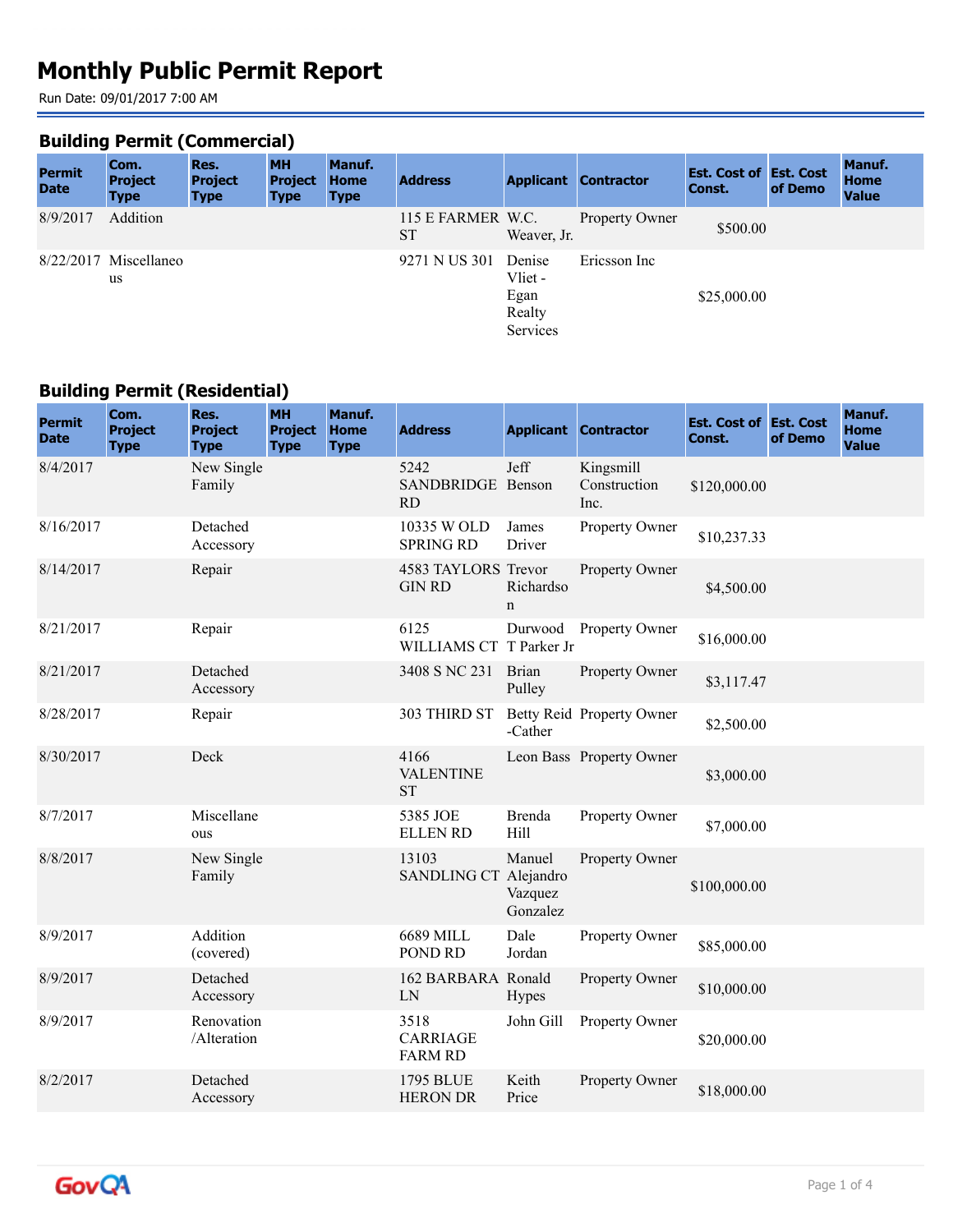## **Building Permit (Residential)**

| <b>Permit</b><br><b>Date</b> | Com.<br><b>Project</b><br><b>Type</b> | Res.<br><b>Project</b><br><b>Type</b> | <b>MH</b><br><b>Project</b><br><b>Type</b> | Manuf.<br><b>Home</b><br><b>Type</b> | <b>Address</b>                             |                               | <b>Applicant Contractor</b>                               | <b>Est. Cost of Est. Cost</b><br>Const. | of Demo | Manuf.<br><b>Home</b><br><b>Value</b> |
|------------------------------|---------------------------------------|---------------------------------------|--------------------------------------------|--------------------------------------|--------------------------------------------|-------------------------------|-----------------------------------------------------------|-----------------------------------------|---------|---------------------------------------|
| 8/3/2017                     |                                       | Detached<br>Accessory                 |                                            |                                      | 11457 ROCK<br><b>QUARRY RD</b>             | LARRY<br><b>SHERRO</b><br>D   | Property Owner                                            | \$18,000.00                             |         |                                       |
| 8/3/2017                     |                                       | Detached<br>Accessory                 |                                            |                                      | 6742<br><b>ANNABELLA</b><br><b>RD</b>      | G                             | FELICIA Four Seasons<br>MANNIN Contractors,<br><b>LLC</b> | \$28,000.00                             |         |                                       |
| 8/3/2017                     |                                       | New Single<br>Family                  |                                            |                                      | 6843<br><b>ANNABELLA</b><br><b>RD</b>      | G                             | FELICIA Four Seasons<br>MANNIN Contractors,<br><b>LLC</b> | \$250,000.00                            |         |                                       |
| 8/4/2017                     |                                       | New Single<br>Family                  |                                            |                                      | 3306 HOME<br>PLACE CT                      | Felicia<br>Mannign            | Four Seasons<br>Contractors,<br><b>LLC</b>                | \$280,000.00                            |         |                                       |
| 8/9/2017                     |                                       | New Single<br>Family                  |                                            |                                      | 2553 SWEET<br><b>BAY RD</b>                | Felicia<br>Manning            | Four Seasons<br>Contractors,<br><b>LLC</b>                | \$240,000.00                            |         |                                       |
| 8/14/2017                    |                                       | New Single<br>Family                  |                                            |                                      | 5198<br><b>BAYWOOD CT Manning</b>          | Felicia                       | Four Seasons<br>Contractors,<br><b>LLC</b>                | \$160,000.00                            |         |                                       |
| 8/16/2017                    |                                       | New Single<br>Family                  |                                            |                                      | 1730<br><b>KINGFISHER</b><br>CT            | Felicia<br>Manning            | Four Seasons<br>Contractors,<br><b>LLC</b>                | \$250,000.00                            |         |                                       |
| 8/1/2017                     |                                       | Deck                                  |                                            |                                      | 4360 OLD<br>WHITE OAK<br><b>RD</b>         | Tony<br>Joyner                | <b>Clayton Homes</b><br>(Rocky Mount)                     | \$4,000.00                              |         |                                       |
| 8/3/2017                     |                                       | Detached<br>Accessory                 |                                            |                                      | 3319<br><b>BUFFALOE</b><br><b>RIDGE CT</b> | <b>DAVID</b><br><b>BURRIS</b> | <b>Colony Homes</b><br>of Rocky<br>Mount, LLC             | \$29,900.00                             |         |                                       |
| 8/4/2017                     |                                       | New Single<br>Family                  |                                            |                                      | 3560 US 64A                                | Dean<br>Holland               | Dean A. Holland<br>Builders, Inc                          | \$230,000.00                            |         |                                       |
| 8/23/2017                    |                                       | Swimming<br>Pool                      |                                            |                                      | 1710<br><b>KINGFISHER</b><br><b>CT</b>     |                               | Jean Kibbe Swimworld                                      | \$24,000.00                             |         |                                       |
| 8/4/2017                     |                                       | Addition<br>(covered)                 |                                            |                                      | 10937 COOPER Stephen M Cogent<br><b>RD</b> | Gilley                        | Integrated<br>Solutions, LLC                              | \$16,000.00                             |         |                                       |
| 8/7/2017                     |                                       | Addition<br>(covered)                 |                                            |                                      | 3545<br><b>WINDBRIAR</b><br><b>CT</b>      | Roger<br>Luper                | Cornerstone<br>Construction                               | \$24,882.00                             |         |                                       |
| 8/17/2017                    |                                       | Renovation<br>/Alteration             |                                            |                                      | 3982<br><b>BAYBROOK</b><br>RD              | Donald<br>Poland              | <b>Poland Builders</b>                                    | \$28,000.00                             |         |                                       |
| 8/7/2017                     |                                       | Detached<br>Accessory                 |                                            |                                      | <b>5618 BRAKE</b><br><b>RD</b>             | Donald<br>Poland              | Poland Builders                                           | \$16,000.00                             |         |                                       |
| 8/4/2017                     |                                       | New Single<br>Family                  |                                            |                                      | 5808 RED OAK Louis<br><b>RD</b>            | Petway Jr                     | Petway & Son<br><b>Quality Builders</b><br>Inc            | \$86,000.00                             |         |                                       |
| 8/7/2017                     |                                       | Miscellane<br>ous                     |                                            |                                      | 13468 NC 98                                | Linwood<br>Ray Baker Baker    | Linwood Ray                                               | \$3,200.00                              |         |                                       |

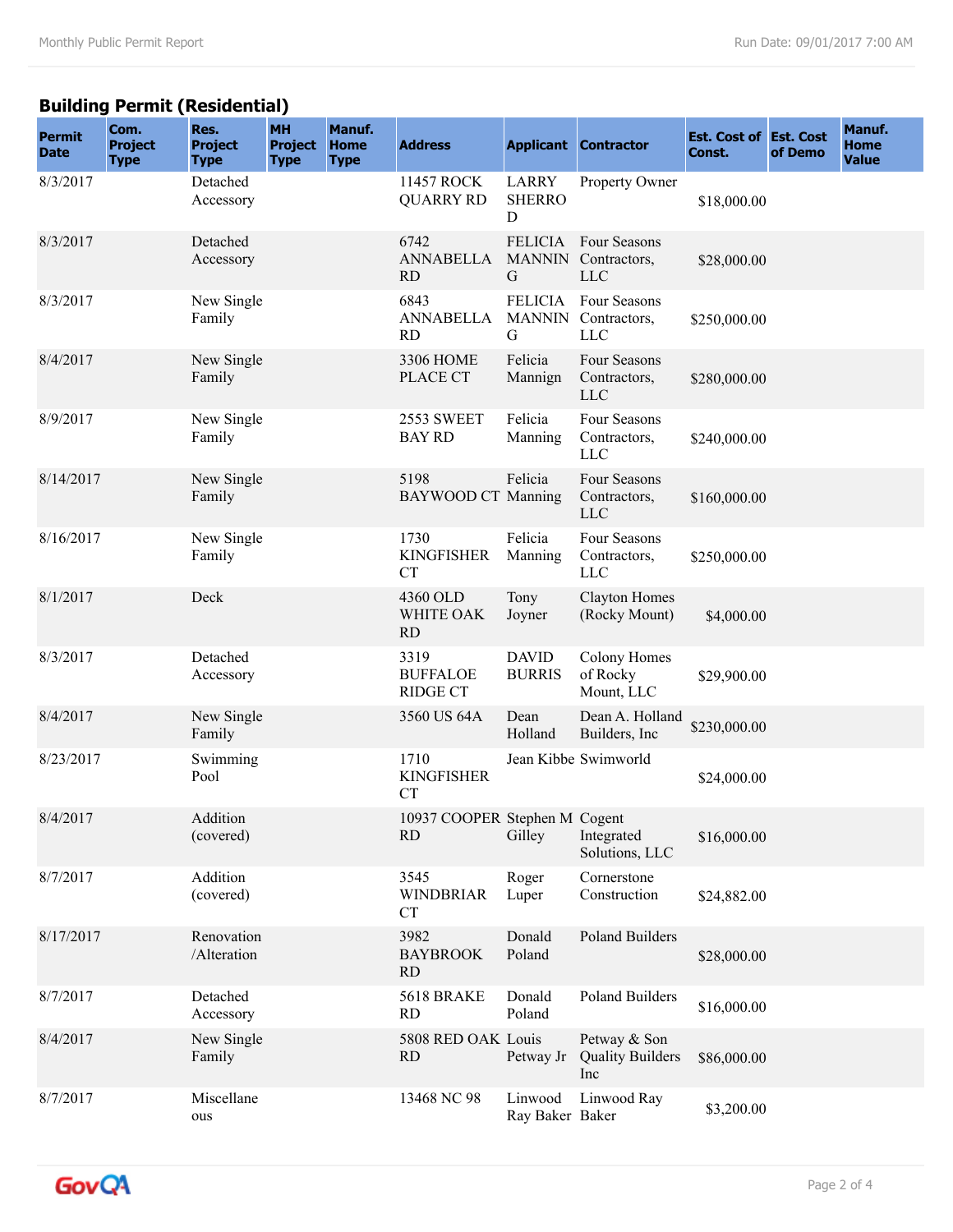## **Building Permit (Residential)**

| <b>Permit</b><br><b>Date</b> | Com.<br><b>Project</b><br><b>Type</b> | Res.<br><b>Project</b><br><b>Type</b> | <b>MH</b><br><b>Project</b><br><b>Type</b> | Manuf.<br><b>Home</b><br><b>Type</b> | <b>Address</b>                       |                      | <b>Applicant Contractor</b>                        | <b>Est. Cost of Est. Cost</b><br>Const. | of Demo | Manuf.<br><b>Home</b><br><b>Value</b> |
|------------------------------|---------------------------------------|---------------------------------------|--------------------------------------------|--------------------------------------|--------------------------------------|----------------------|----------------------------------------------------|-----------------------------------------|---------|---------------------------------------|
| 8/21/2017                    |                                       | Repair                                |                                            |                                      | 4972 KRISTIE<br>LN                   | Lauren<br>Seymour    | CareMaster,<br><b>LLC</b>                          | \$17,593.56                             |         |                                       |
| 8/4/2017                     |                                       | New<br>Duplex                         |                                            |                                      | 505 AMERSON Steve<br><b>CT</b>       | Powell               | Powell, Inc, CH                                    | \$120,000.00                            |         |                                       |
| 8/4/2017                     |                                       | New<br>Duplex                         |                                            |                                      | 509 AMERSON Steve<br><b>CT</b>       | Powell               | Powell, Inc, CH                                    | \$120,000.00                            |         |                                       |
| 8/4/2017                     |                                       | <b>New</b><br>Duplex                  |                                            |                                      | 513 AMERSON Steve<br><b>CT</b>       | Powell               | Powell, Inc, CH                                    | \$120,000.00                            |         |                                       |
| 8/4/2017                     |                                       | New<br>Duplex                         |                                            |                                      | 517 AMERSON Steve<br><b>CT</b>       | Powell               | Powell, Inc, CH                                    | \$120,000.00                            |         |                                       |
| 8/4/2017                     |                                       | New<br>Duplex                         |                                            |                                      | 521 AMERSON Steve<br><b>CT</b>       | Powell               | Powell, Inc, CH                                    | \$120,000.00                            |         |                                       |
| 8/4/2017                     |                                       | New<br>Duplex                         |                                            |                                      | 528 AMERSON Steve<br><b>CT</b>       | Powell               | Powell, Inc, CH                                    | \$120,000.00                            |         |                                       |
| 8/4/2017                     |                                       | <b>New</b><br>Duplex                  |                                            |                                      | 532 AMERSON Steve<br><b>CT</b>       | Powell               | Powell, Inc, CH                                    | \$120,000.00                            |         |                                       |
| 8/11/2017                    |                                       | Miscellane<br>ous                     |                                            |                                      | <b>1529 GLEN</b><br><b>EAGLES CT</b> | Wilson<br>Taylor III | Built on a Rock<br>Construction                    | \$15,000.00                             |         |                                       |
| 8/29/2017                    |                                       | Repair                                |                                            |                                      | 4969 DEANS<br><b>RD</b>              | <b>WILSON</b>        | Built on a Rock<br>TAYLOR Construction             | \$9,000.00                              |         |                                       |
| 8/4/2017                     |                                       | Detached<br>Accessory                 |                                            |                                      | 327 SANDY<br><b>CROSS RD</b>         | Ronnie A<br>Sherrod  | T-N-T                                              | \$1,995.89                              |         |                                       |
| 8/9/2017                     |                                       | Renovation<br>/Alteration             |                                            |                                      | 11037 ROCK<br><b>QUARRY RD</b>       |                      | Bryan Law ResComm Solar<br>dba Power<br>Home Solar | \$42,750.00                             |         |                                       |
| 8/4/2017                     |                                       | Swimming<br>Pool                      |                                            |                                      | 548 DUCK<br>POND RD                  | Gary W<br>Atkinson   | Crystal Clear<br>Pool & Spa                        | \$29,750.00                             |         |                                       |
| 8/11/2017                    |                                       | New Single<br>Family                  |                                            |                                      | 3105 OAK<br><b>LEAF DR</b>           | Tony<br>Foote        | Foote &<br>Moorefield<br>Builders, Inc.            | \$462,000.00                            |         |                                       |
| 8/4/2017                     |                                       | New Single<br>Family                  |                                            |                                      | 100<br>THORNBERRY Rabitz<br>DR       | Tara                 | Wade Jurney<br>Homes (WJH<br>LLC)                  | \$75,761.71                             |         |                                       |
| 8/4/2017                     |                                       | New Single<br>Family                  |                                            |                                      | 104<br>THORNBERRY Rabitz<br>DR       | Tara                 | Wade Jurney<br>Homes (WJH<br>LLC)                  | \$65,071.19                             |         |                                       |
| 8/4/2017                     |                                       | New Single<br>Family                  |                                            |                                      | 108<br>THORNBERRY Rabitz<br>DR       | Tara                 | Wade Jurney<br>Homes (WJH<br>LLC)                  | \$57,900.49                             |         |                                       |
| 8/4/2017                     |                                       | New Single<br>Family                  |                                            |                                      | 112<br>THORNBERRY Rabitz<br>DR       | Tara                 | Wade Jurney<br>Homes (WJH<br>LLC)                  | \$57,900.49                             |         |                                       |
| 8/4/2017                     |                                       | New Single<br>Family                  |                                            |                                      | 113<br>THORNBERRY Rabitz<br>DR       | Tara                 | Wade Jurney<br>Homes (WJH<br>LLC)                  | \$66,966.36                             |         |                                       |
| 8/4/2017                     |                                       | New Single<br>Family                  |                                            |                                      | 116<br>THORNBERRY Rabitz<br>DR       | Tara                 | Wade Jurney<br>Homes (WJH<br>LLC)                  | \$62,753.74                             |         |                                       |